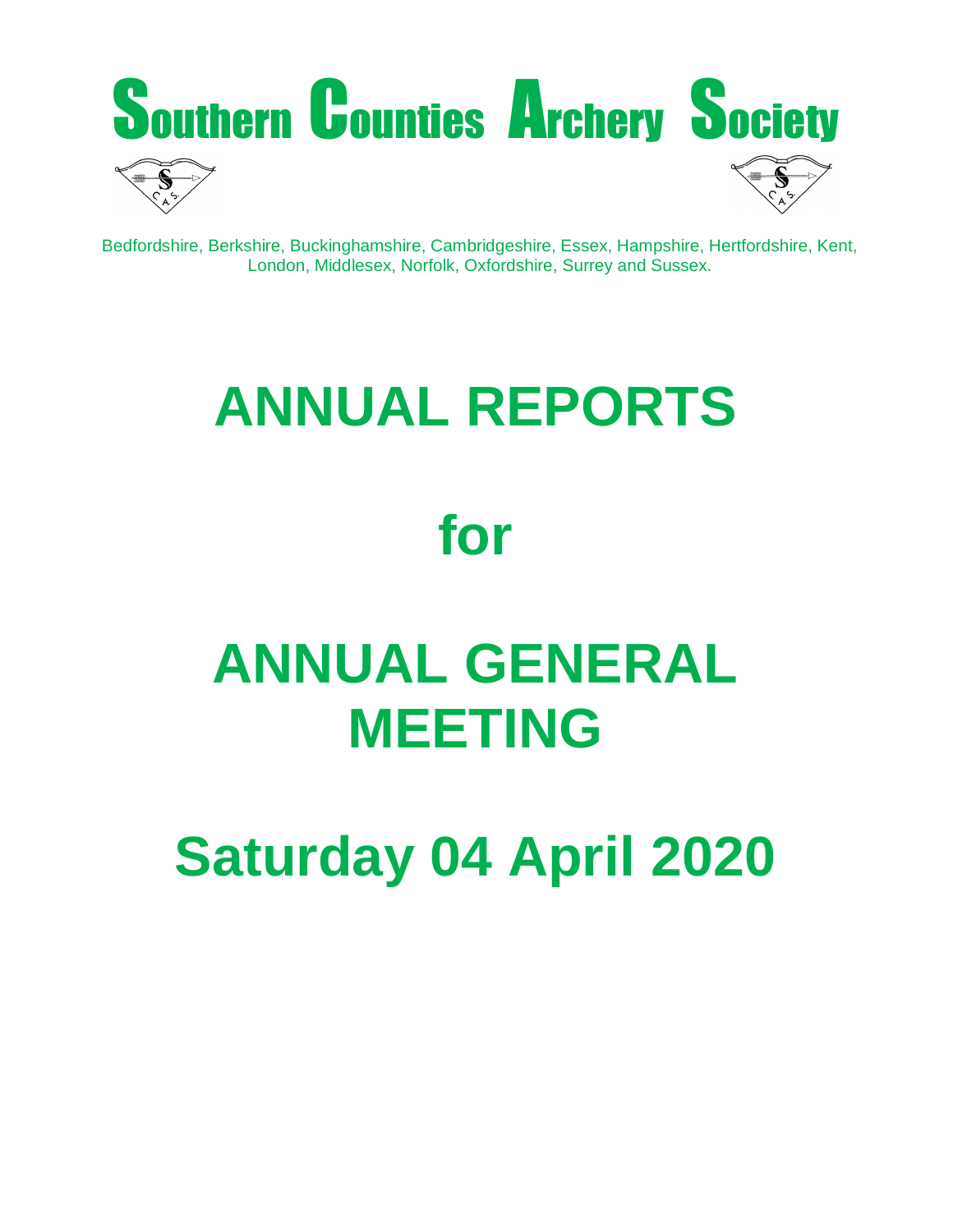## **SECRETARY'S ANNUAL REPORT**

THE SOUTHERN COUNTIES ARCHERY SOCIETY (SCAS) is a Regional Society of the Grand National Archery Society (GNAS) trading as Archery GB, and is concerned with, and responsible for, the 14 English Counties east of a rough line drawn from the Wash to the Hampshire/Dorset border. All counties except Suffolk have their own associations; Suffolk archery is administered by Essex. The Isle of Wight and the Channel Islands are considered, for archery purposes, to be part of Hampshire. SCAS is the largest region in the country, having just over a third of all AGB archers within its boundaries.

#### **MEMBERSHIP NUMBERS**

Membership figures for the traditional reckoning point, the end of the last AGB affiliation year 30 Sept 2019, based on membership returns provided by AGB (with '18 and '17 numbers in ( ) ): (format: female + male = total)

| clubs                  |          | members              | 2018                              | 2017   |
|------------------------|----------|----------------------|-----------------------------------|--------|
| <b>Bedfordshire</b>    | 12(12)   | $141 + 353 = 494$    | $(128 + 347 = 476)$               | (524)  |
| <b>Berkshire</b>       | 15(14)   | $302+609 = 914$      | $(274+615=895)$                   | 887)   |
| <b>Buckinghamshire</b> | 11(11)   | $132 + 319 =$<br>451 | $(139+330=469)$                   | 470)   |
| Cambridgeshire         | 19 (16)  | $282+513=795$        | $(259 + 543 = 802)$               | (724)  |
| Essex & Suffolk        | 46 (41)  | $531+1351=1885$      | $(537+1375=1919)$                 | (2016) |
| Hampshire              | 40 (38)  | 795+1788=2586        | $(810+1848=2665)$                 | (2437) |
| Hertfordshire          | 16(15)   | $338+814=1152$       | $(345+1190=1535)$                 | (1206) |
| Kent                   | 45 (48)  | $567+1221=1790$      | $(578 + 844 = 1862)$              | (1912) |
| London                 | 5(9)     | $130+250=382$        | $(127+ 358 = 485)$                | (375)  |
| Middlesex              | 19 (18)  | $290+676=966$        | $(300+ 691 = 991)$ $(1112)$       |        |
| <b>Norfolk</b>         | 20(19)   | $165 + 377 = 542$    | $(161 + 418 = 579)$               | 634)   |
| Oxfordshire            | 8(8)     | $151 + 312 = 463$    | $(158 + 257 = 415)$               | 380)   |
| Surrey                 | 22(20)   | $534+1090=1628$      | $(562+1177=1742)$                 | (1771) |
| <b>Sussex</b>          | 38(29)   | $418+1045=1464$      | $(450+1100=1553)$                 | (1557) |
|                        | 316(297) | 4776+10718=15512     | (4828+11093=15921)(16005 <u>)</u> |        |

 This represents a decrease of 409 members from the totals recorded for 2018 and of 493 from those recorded for 2017

Club types: Mixed 274 (250), Junior 34 (14), School 4, University 11 (19), Disabled 13 (10).

#### **REGIONAL COUNCIL MEETINGS**

Three meetings were held at Brown's Covent Garden, London, presided over by the Chairman Dr Steve Ellison. Major topics included SCAS legal status (ongoing), and deployment and investment of SCAS monetary reserves..

The Secretary thanks all County Secretaries, Coaching Organisers, Treasurers and other officials for their assistance during the year.

#### **Christopher Fletcher-Campbell - Secretary**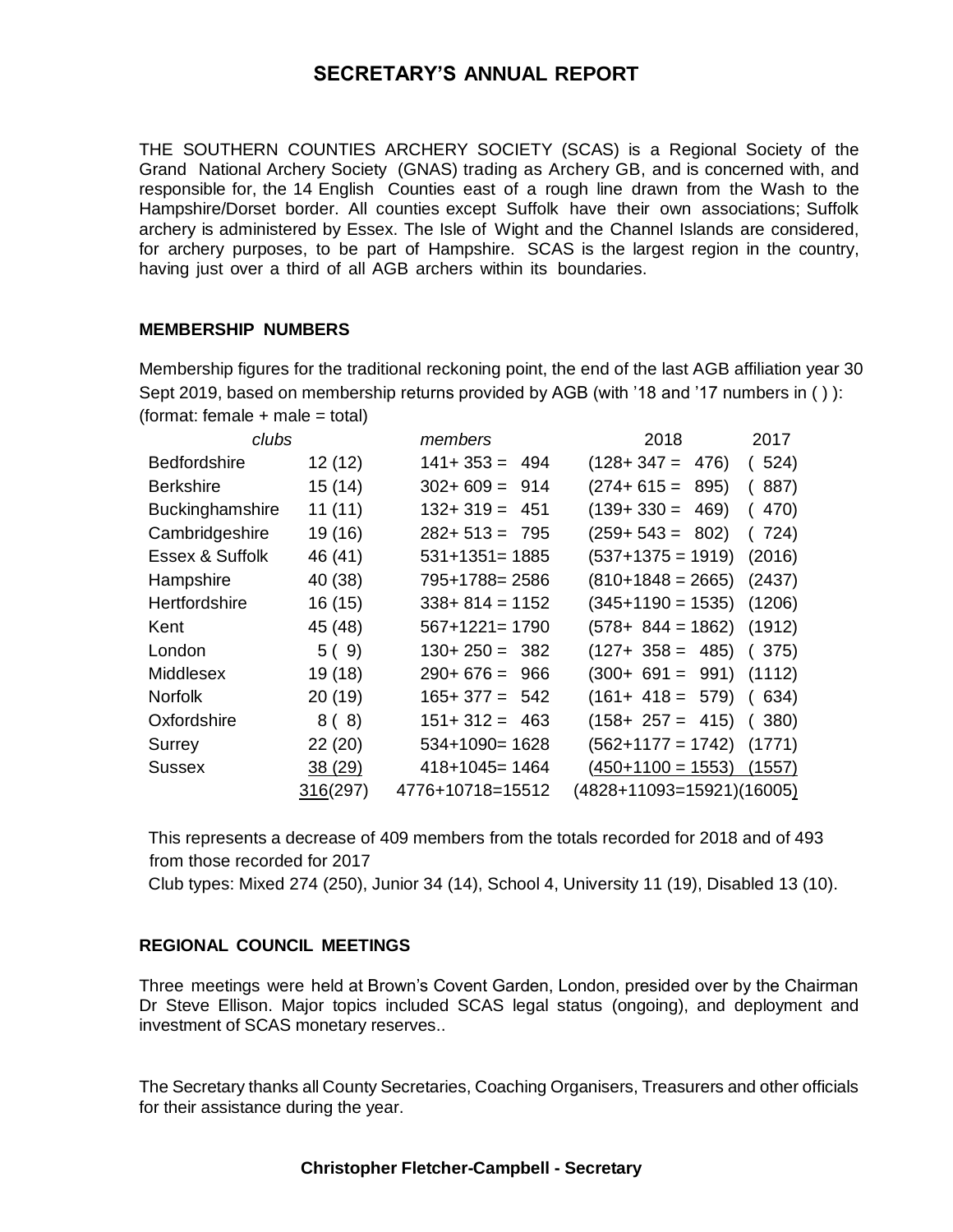# **TREASURER'S REPORT**

# **INCOME & EXPENDITURE ACCOUNT for year ended 31 Dec 2019**

prepared by Nockels Gee LLP; subject to acceptance at AGM

| <b>OPERATING ACTIVITIES</b>                                                          | 2019           | 2018           |
|--------------------------------------------------------------------------------------|----------------|----------------|
| <b>Income</b>                                                                        |                |                |
| <b>SCAS Subscriptions</b><br>Tournament income                                       | 22440<br>296   | 23228          |
|                                                                                      |                | 376            |
| Coaching conference income                                                           |                |                |
| FITA & record status receipts<br>Total                                               | 22736          | 135<br>23739   |
|                                                                                      |                |                |
| <b>Expenditure</b>                                                                   |                |                |
| FITA & record status payments                                                        | 303            | 926            |
| Tournaments                                                                          | 841            | 3857           |
| Coaching activity costs                                                              | 2138           | 250            |
| Coaching conference costs                                                            |                |                |
| Judges' training costs                                                               | 5413           | 5041           |
| EAF grant                                                                            |                | n1             |
| Grants to international archers                                                      | 8606           | 8283           |
| Travel - EAF representatives                                                         | 393            | 950 $n2$       |
| Printing                                                                             |                | 1294           |
| Administration                                                                       | 249            | 249            |
| Council meetings (room hire + travel)                                                | 3200           | 3126           |
| Website costs                                                                        | 545            | 755            |
| Accountancy                                                                          | 780            | 690            |
| Independent examination fee                                                          | 306            | 300            |
| Total                                                                                | 27766          | 25721          |
| Surplus (Deficit) for year                                                           | 5030           | (1982)         |
| [n1: Annual payment for EAF delayed until next financial year; n2: '18 for 3 years.] |                |                |
| <b>INVESTMENT INCOME</b>                                                             |                |                |
| BP plc Share Dividend income                                                         | 8231           | 7868           |
| Bank Deposit interest received (Triodos)                                             | 285            | 236            |
| Portfolio Investment income                                                          | 1447           | 216            |
| Profit / (Loss) on disposal of investments                                           | 584            | (137)          |
| Less: Investment portfolio management fees                                           | (741)          | (188)          |
|                                                                                      | 9806           | 7995           |
| <b>SURPLUS for Year</b>                                                              | 4776           | 6013           |
| <b>BALANCE of Funds BROUGHT FORWARD</b>                                              | <u> 183149</u> | 177136         |
| <b>BALANCE of Funds CARRIED FORWARD</b>                                              | <u> 187925</u> | <u> 183149</u> |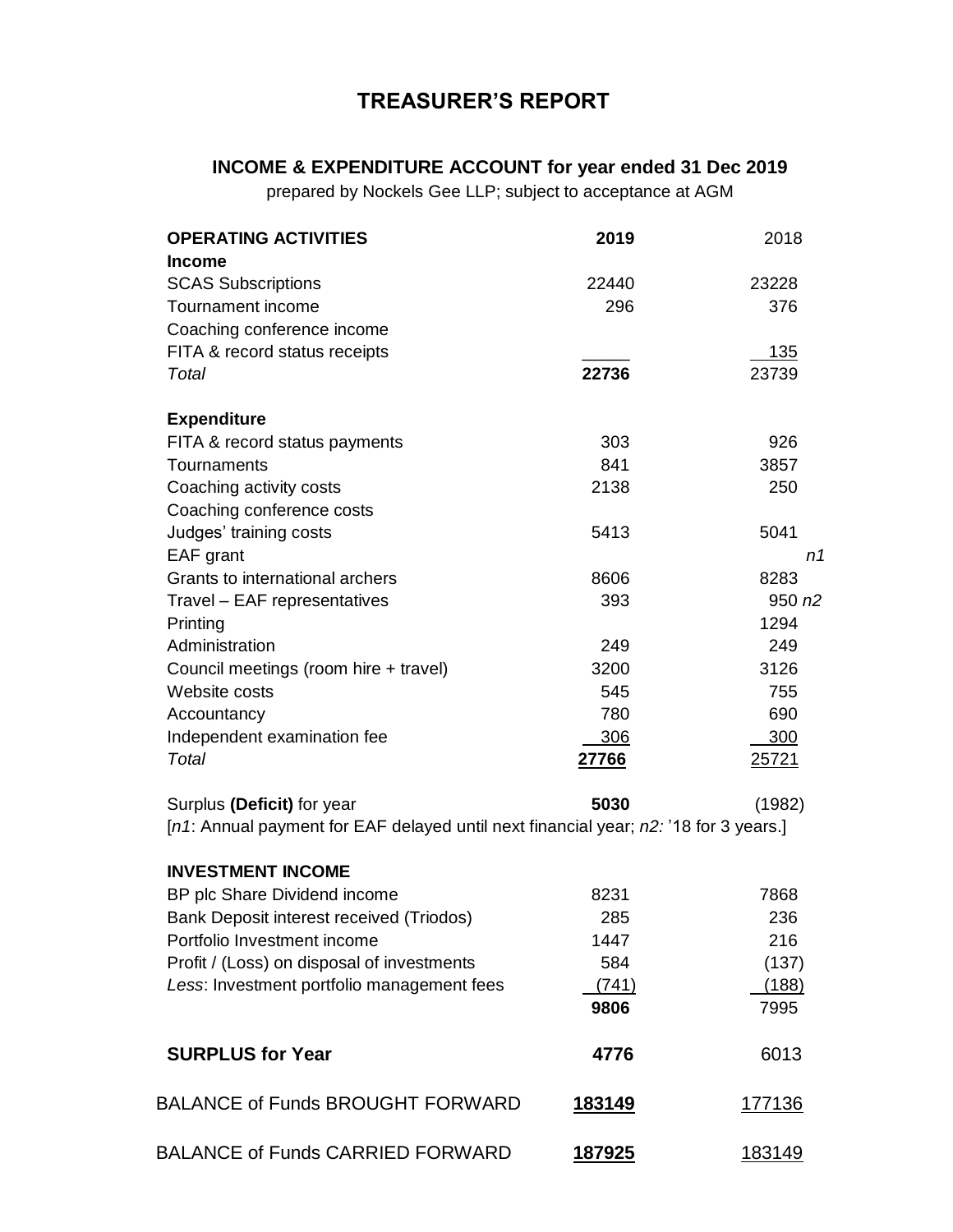## **BALANCE SHEET as at 31 Dec 2019**

| <b>Fixed Assets</b>                         |              |        |
|---------------------------------------------|--------------|--------|
| Equipment                                   | 1            | 1      |
| <b>Investments</b>                          |              |        |
| BP PLC $-$ 25740 Ordinary \$0.25 share      | 3517         | 3517   |
| <b>Funds Network Investment portfolio</b>   | 76181        | 74891  |
| Total                                       | <u>79698</u> | 78408  |
| <b>Current Assets</b>                       |              |        |
| Loan – Oxford Archers (2013)                | 1000         | 1000   |
| Windsor Forest Bowmen (2016)                | 3500         | 4000   |
| Rayleigh Town AC (2018 – arrow replacement) | 1250         | 1250   |
| Talisman Bowmen (2018)                      | 333          |        |
| Silver Arrow AC (2019)                      | 500          |        |
| <b>Bank:</b>                                |              |        |
| Community account                           | 26095        | 22866  |
| Capital Reserve account                     | 71437        | 71152  |
| Coaching account                            | 1158         | 728    |
| Judges' account                             | 4039         | 3352   |
| Total                                       | 109312       | 104848 |
| <b>Current Liabilities</b>                  |              |        |
| Accruals:                                   |              |        |
| Accountancy                                 | 780          | 690    |
| Independent examination                     | 306          | 300    |
| Less payment duplication                    |              | 882    |
| Total                                       | 1086         | 108    |
| <b>Net Current Assets</b>                   | 1082266      | 104740 |
| <b>Net Assets</b>                           | 187925       | 183149 |
| represented by:                             |              |        |
| Balance brought forward                     | 183149       | 177136 |
| Surplus/(Deficit) for year                  | 4776         | 6013   |
| <b>Balance carried forward</b>              | 187925       | 183149 |

In accordance with rule 16.1 of the Society's latest Constitution and Rules (dated April 2003) we certify the Income and Expenditure Account, and the Balance Sheet for the year ended 31 December 2019. We confirm that they agree with the books, records and information supplied.

NOCKELS GEE LLP, Chartered Certified Accountants, Abingdon on Thames (01 Apr 20)

#### **Christopher Fletcher-Campbell - Treasurer**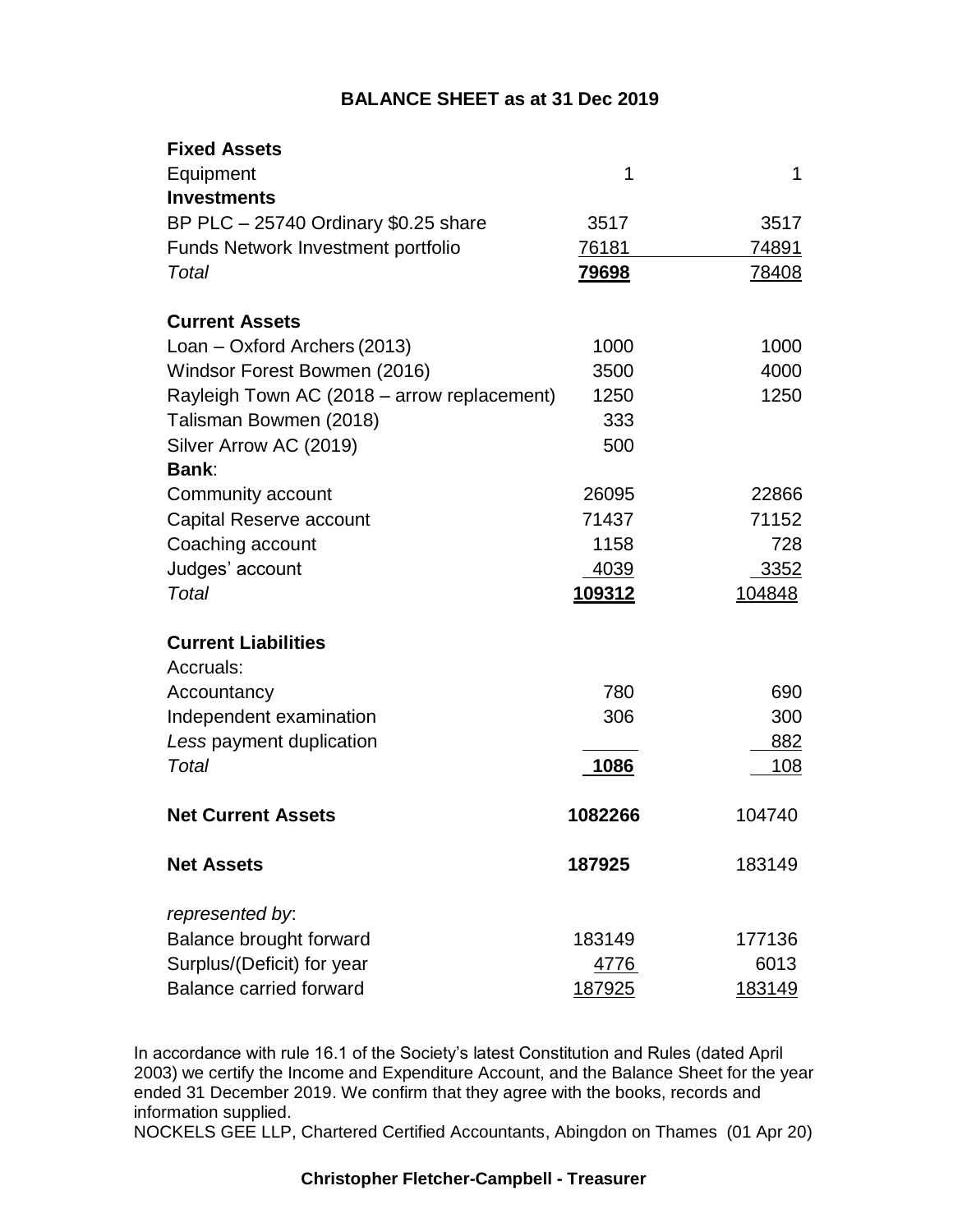# **The 106th SOUTHERN COUNTIES ARCHERY MEETING**

Longbow Day.

| 1 <sup>st</sup> Lady<br>1 <sup>st</sup> Gentleman<br>The Harvey Trophy | Mrs N Curtis<br>Mr D Summers                         | <b>Adur Valley</b><br>Southampton |
|------------------------------------------------------------------------|------------------------------------------------------|-----------------------------------|
| The Rhodes Plaques                                                     | Mrs C Edwards-Pearce Longbow Heritage<br>Mr R Brophy | Guildford                         |
| <b>Championship Meeting</b>                                            |                                                      |                                   |
| Championess<br><b>Bridges Diamond Brooch</b>                           | Dr R van Besouw                                      | Hampshire                         |
| <b>Simon Medal</b>                                                     | Miss P Ginman                                        | <b>Sussex</b>                     |
| The Saville Rose Bowl                                                  | Miss D Mills                                         | Surrey                            |
| The Trousdale Trophy                                                   | Mrs G May                                            | Surrey                            |
| Champion Medal & Bar<br>The Bridges Jug                                | Mr M Skinner                                         | <b>Essex</b>                      |
| The Carol Montague Trophy                                              | Mr A Caine                                           | Hampshire                         |
| The Portsmouth Cup                                                     | Mr K Archer                                          |                                   |
| The Nettleton Trophy                                                   | Mr D Ellis                                           | Surrey                            |
| The Chubb Trophy                                                       | Mr T Ship                                            | Hampshire                         |
| The Alice and Gordon Bruce Trophy "                                    |                                                      | "                                 |
| The Parsonage Trophy                                                   | Miss P Ginman                                        | <b>Sussex</b>                     |
| The Coronation Trophy                                                  | Mrs C Schofield                                      | Surrey                            |
| The Syrett Trophy                                                      | Mrs T Grace                                          | Hampshire                         |
| The Veterans Trophy                                                    | Mr T Fleisig                                         | Surrey                            |
| The Gordon Bruce Trophy                                                | Mr J Gallop                                          | Somerset                          |
| The Forest Wooden Spoon                                                | Miss H Routledge                                     | Surrey                            |
| Long-Bow Awards                                                        | Mrs A Ward                                           | Kent                              |
|                                                                        | Mr M Bale                                            | Surrey                            |
| The Don Olphert Memorial Trophy                                        |                                                      |                                   |
| <b>Barebow Awards</b>                                                  | Mrs T Grace<br>Mr N Hayball                          | Hampshire                         |
| <b>Compound Awards</b>                                                 | Miss R Boynton                                       | Surrey                            |
|                                                                        | Mr M Parvess                                         |                                   |
| The Van Buren Shield                                                   |                                                      | "                                 |
| The Potts Cup                                                          |                                                      | £                                 |
| The Philip Shaw Memorial Trophy Mr N Walker                            |                                                      | "                                 |
| The Pam and Terry White Trophy Surrey                                  |                                                      |                                   |
| The Rhodes Cup                                                         | Mr N & Mrs T Walker                                  | "                                 |
| "The Field" Salver                                                     | Surrey                                               |                                   |
| The Titcomb Salver                                                     | Surrey                                               |                                   |
| The Fisher Ryal-Webb Trophies Atkins Archers                           |                                                      |                                   |
| <b>Handicap Day</b>                                                    |                                                      |                                   |
| Winner                                                                 | Mr S Winfield                                        |                                   |
| The Apollo Diana Trophy                                                | Mr & Mrs N Walker                                    | "                                 |

The Apollo Diana Trophies " "

**Neil Dimmock, SCAM Tournament Organiser**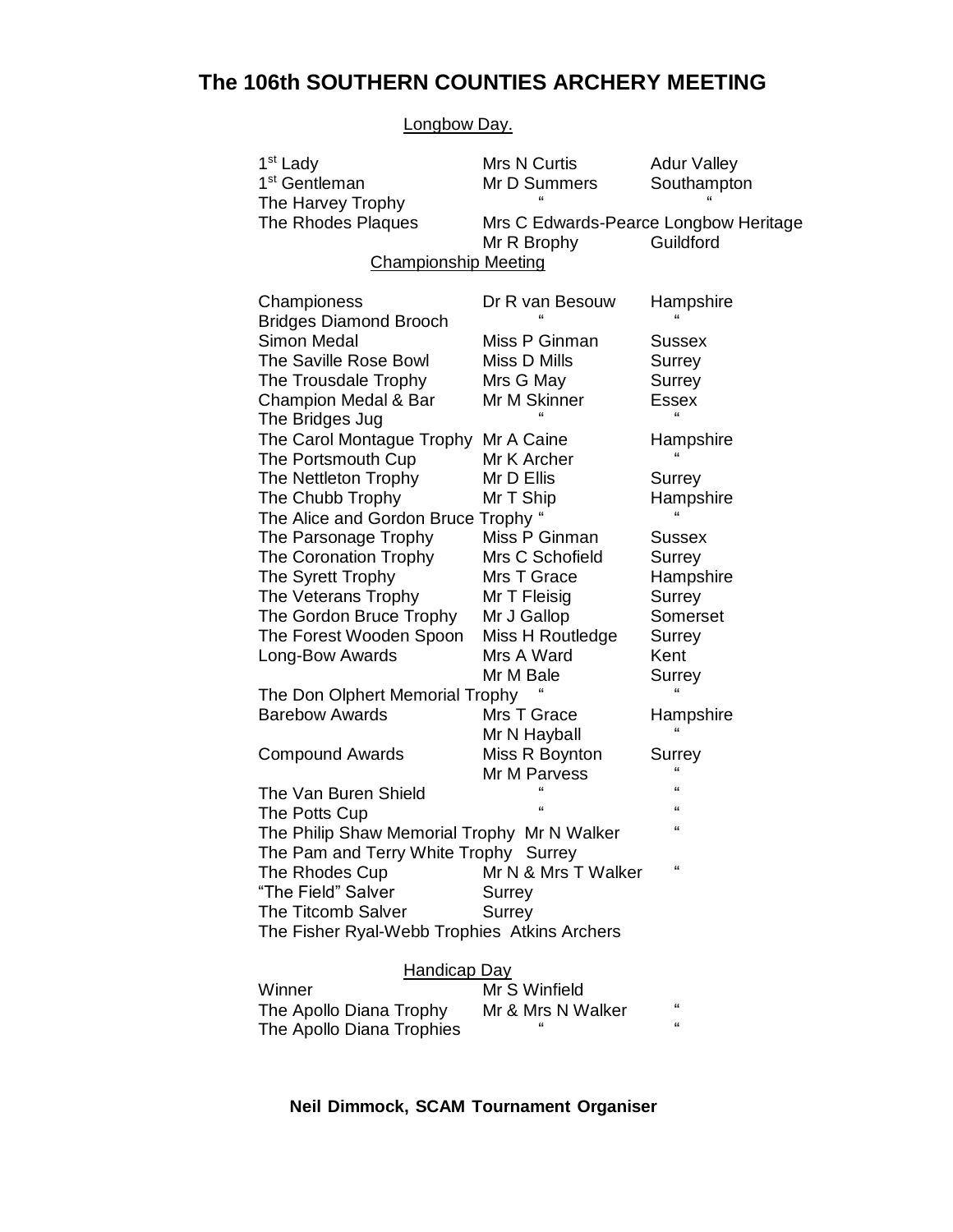# *[No report received for 2019]*

# **INDOOR TOURNAMENT – 25th February 2018**

## **Hampshire Court Hotel, Basingstoke Round: WA25 / WA18 Combined**

| Recurve<br>Lady<br>Gentleman<br>Jnr Lady<br>Jnr Gentleman                                                                    | <b>Bryony Pitman</b><br>David Timmins<br>Eleana Ware<br>James Woodgate | Warfield<br>Oxford<br>Clophill<br>Wokingham                | 1136<br>1137<br>902<br>1087 |  |  |  |
|------------------------------------------------------------------------------------------------------------------------------|------------------------------------------------------------------------|------------------------------------------------------------|-----------------------------|--|--|--|
| Compound<br>Lady<br>Gentleman<br>Jnr Lady<br>Jnr Gentleman                                                                   | Nat Merry<br><b>Tim Nash</b><br>Liane Perry<br><b>Oliver Blake</b>     | Oxford<br><b>Brighton</b><br>Oxford<br>Forest of Bere 1014 | 1135<br>1169<br>1047        |  |  |  |
| Longbow<br>Lady<br>Gentleman                                                                                                 | <b>Lesley Dutton</b><br>Luke Hagon                                     | Leaves Green 259<br>Leaves Green 869                       |                             |  |  |  |
| <b>Barebow</b><br>Lady<br>Gentleman<br>Jnr Lady<br><b>Jnr Gentleman</b>                                                      | Karen Lott<br>Imra Rehman                                              | Farnborough<br>Whiteleaf                                   | 877<br>940                  |  |  |  |
| <b>County Teams</b><br>Hampshire (R Buchan, P Caldeira-Hankey, J Taylor)<br>3354<br>$K_{\rm out}$ (I Dutton I Hoggn)<br>1100 |                                                                        |                                                            |                             |  |  |  |

| Longbow  | Kent   | (L Dutton, L Hagon)                  | 1128 |
|----------|--------|--------------------------------------|------|
| Compound | Sussex | (T Nash, C Richard, K Thomas-Prause) | 3484 |

Lady Paramount: Chairman of Judges: Field Captains:

Recurve

## **Andi Caine, Tournament Organiser**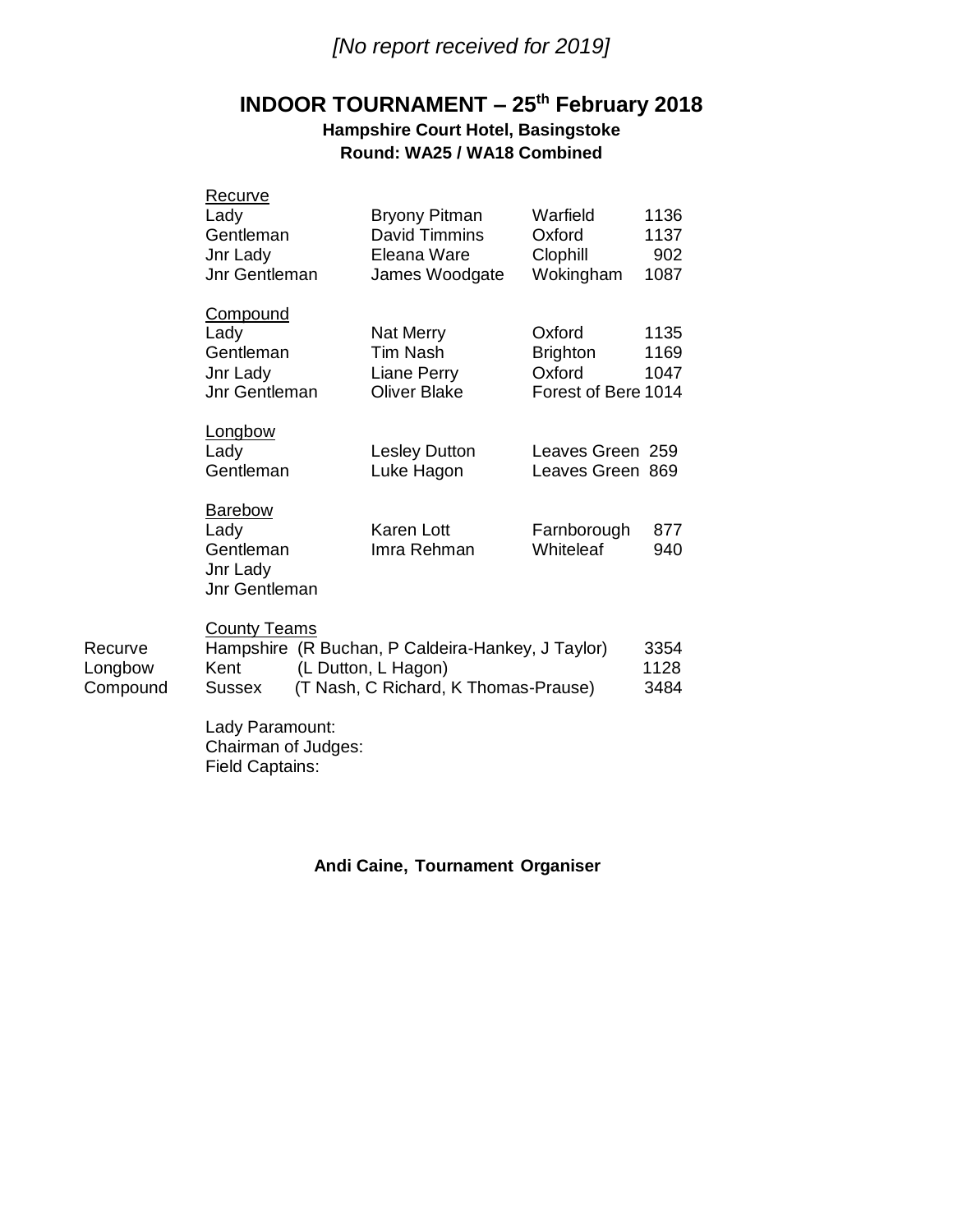## **INTER-COUNTY TEAM TOURNAMENT – 10 September 2016 Oxford RUFC Field**

Rounds: WRS WA 1440 and Metrics.

Chairman of Judges: Graham Potts

Weather: heavy rain with intervals, medium breeze, sunny later.

Some 170 county team archers attended. The mood at the shoot was friendly but also competitive; team managers should be congratulated on their own professionalism as well as that of their teams. Thanks to the excellent tournament team at Oxford Archers, particularly to the field party and the cadets of Oxfordshire ACF who worked with us; their attitude and willingness to help with anything and everything did them credit. A facebook page was used to advertise the shoot and promulgate details, and an online entry system.

## **Team Awards**

| Senior Recurve:  | 1st             | Surrey        | 2 <sub>nd</sub> | Oxfordshire      | 3 <sup>rd</sup> | <b>Essex</b> |
|------------------|-----------------|---------------|-----------------|------------------|-----------------|--------------|
| Senior Compound: | 1 <sup>st</sup> | Surrey        | 2 <sub>nd</sub> | Kent             | 3 <sup>rd</sup> | Oxfordshire  |
| Senior Barebow:  | 1 <sup>st</sup> | Hampshire     | 2 <sub>nd</sub> | Kent             | 3 <sup>rd</sup> | Bedfordshire |
| Senior Longbow:  | 1 <sup>st</sup> | Kent          | 2 <sub>nd</sub> | Surrey           | 3 <sup>rd</sup> | <b>Essex</b> |
| Junior Recurve:  | 1st             | <b>Essex</b>  | 2 <sub>nd</sub> | <b>Berkshire</b> | 3 <sup>rd</sup> | Kent         |
| Junior Compound: | 1 $^{\rm st}$   | <b>Sussex</b> | 2 <sub>nd</sub> | Hampshire        | 3 <sup>rd</sup> | <b>Essex</b> |

#### **Individual Awards**

| Recurve:          |                           |               |
|-------------------|---------------------------|---------------|
| Senior Lady:      | Petra Ginman              | <b>Sussex</b> |
| Senior Gentleman: | Michael Judd              | Essex         |
| Junior Lady:      | Lauren Bann               | Essex         |
| Junior Gentleman: | <b>Christopher Cooper</b> | <b>Sussex</b> |
| Compound:         |                           |               |
| Senior Lady:      | Andrea Gales              | Surrey        |
| Senior Gentleman: | Neil Bridgwater           | Hertfordshire |
| Junior Lady:      | Aimee Davis               | Essex         |
| Junior Gentleman: | Jacob Caine               | Hampshire     |
| Barebow:          |                           |               |
| Senior Lady:      | <b>Tina Grace</b>         | Hampshire     |
| Senior Gentleman: | Alan Holder               | Hampshire     |
| Longbow:          |                           |               |
| Senior Lady:      | Kathryn Sartain           | Essex         |
| Senior Gentleman: | <b>Cliff Gadd</b>         | Kent          |
|                   |                           |               |

It is greatly regretted that all SCAS Inter-Counties trophies have now been missing for two years.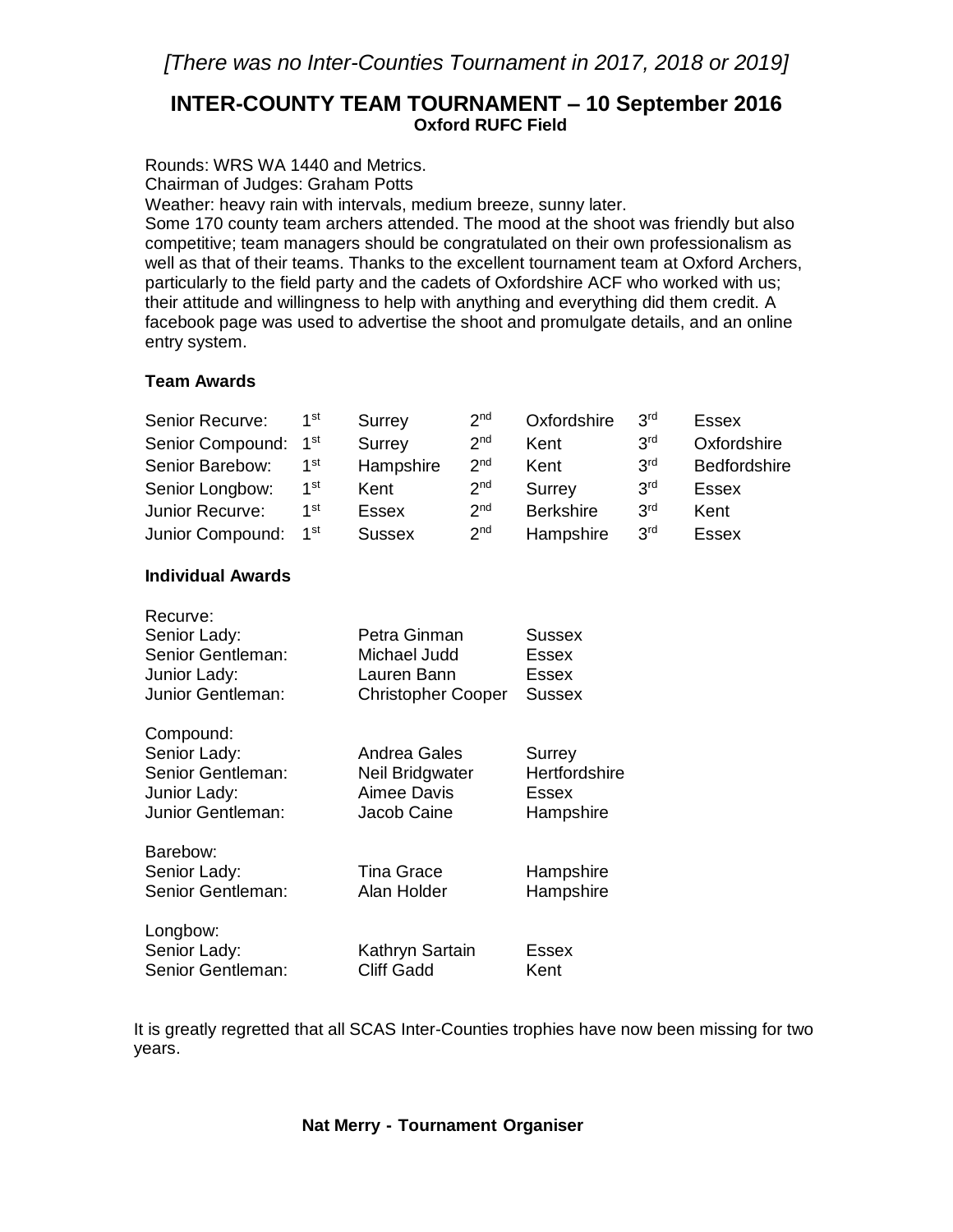# **SAFEGUARDING LEAD REPORT**

There have been no incidents to report during the year.

## **John Willson – Safeguarding Lead**

# **JUNIOR LIAISON OFFICER**

**Dave Leader – Junior Liaison Officer**

## **JUNIOR TOURNAMENTS**

## JUNIOR CHAMPIONSHIPS

## UK RECORD AND ROSE AWARD STATUS

Saturday 31 August 2019

Venue:Rayleigh Town Archery Club, Runwell Hospital Sports & Social Club, Runwell Chase, Wickford, Essex, SS11 7SX

Judges: Mr. R Pilkington (Presiding), Mrs M Pearce, Mr P Clark, Mr. Paul Jackson

Lady Paramount: Mrs. Marlene Hutchins.

Scoring: Ben Bradford

Weather: Dry, sunny, very warm, light breeze, broken cloud.

Junior Gent Recurve: Andrew Lock Noak Hill Archers. Junior Lady Recurve: Ella Clampin West Essex Bowmen. Junior Gent Compound: William Knowlson Rayleigh Town.

Club Team: Southfields A.C. Henry Yenn, Jannah Khalad, Hayden White, Mikola Radosz County Team: Essex Mia Coodye, Siri Mantravai, Ella Clampin. Andrew Lock

Thanks to Perris Archery who sponsored this event.

Rayleigh Town Archery Club would like to thank all archers for attending and all the Helpers to set the field and the catering. We would also like to thank The Benfleet Air Cadets who provided the field party.

One National Record: Isabella Bruguier who shot a perfect score 1296 on the first day and 1294 on the second; a new double British record.

Six Rose Awards and two Six Gold Ends were claimed..

. Tournament Organiser – Phil Rowberry

## 12<sup>th</sup> JUNIOR & 3<sup>rd</sup> SENIOR WA1440 TOURNAMENT 2019 (World Record Status) Saturday 20 July 2019

## Venue: Rayleigh Town Archery Club

Ladies' WA, Cadet Ladies' WA, Gentlemen's WA, Master's WA, Metric Rounds I, II, III, IV, V Judges: Mr A Purser COJ, Mr Richard Pilkington COJ, Mr R Clarke, Mr T Harris, Mrs D Horn Lady Paramount: Mrs Marlene Hutchins Scoring: Ben Bradford, Lolly Bann

Weather: very sunny and hot all day, light breeze in the afternoon, light southerly wind,

Cadet Lady Recurve: Grace Tedore Rayleigh Town AC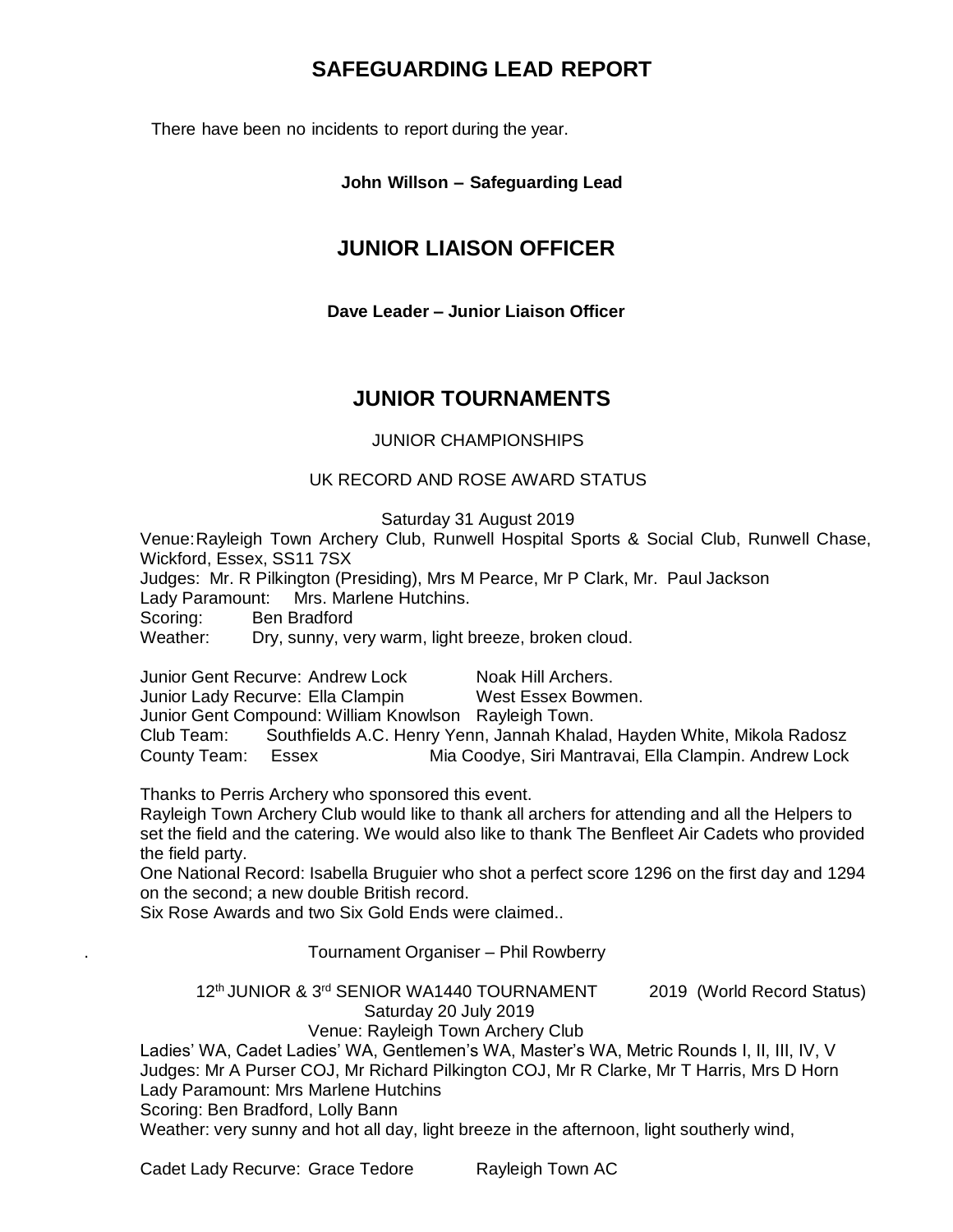| Junior Gent Recurve: Andrew Lock  |        | Noak Hill Archers.                                    |  |
|-----------------------------------|--------|-------------------------------------------------------|--|
| Junior Lady Recurve: Ella Clampin |        | West Essex Bowmen                                     |  |
| County Team                       | Essex: | Mia Coodye, Siri Mantravai, Ella Clampin. Andrew Lock |  |

Thanks to the Judges, all the Essex Archers and the new Field Party from The Essex Army Cadets A Company Grays, who helped run this event on a very hot day, and to Perris Archery, who kindly donated the target faces.

Tournament Organiser - Paul West

#### **John Willson – Junior Development Officer**

# **SCAS CLOUT CHAMPIONSHIPS**

The SCAS Cecil Rhodes Memorial Clout was held on Sunday 2nd June 2019 at Manshead School, Caddington, Beds. It is a UK record and Tassel Status Double Two Way Clout. Chairman of Judges: Gill Millward Lady Paramount: Pat Kerrigan

54 archers competed and the winners for the Bedfordshire Clout in each section are:-

| <b>Bowstyle</b> | Name                               | Club                     | County       | Score |
|-----------------|------------------------------------|--------------------------|--------------|-------|
| <b>Gents R</b>  | <b>Chris Baigent</b>               | Waterside Archers        | Hants        | 200   |
| Ladies Rec      | Rebecca Giddings                   | Forest of Bere           | Hants        | 176   |
| Gents CU        |                                    |                          |              |       |
| Ladies CU       | Valerie Attrill                    | Dunstable Bowmen         | <b>Beds</b>  | 142   |
| Gents LB        | <b>Dicky Summers</b>               | Southampton              | Hants        | 118   |
| Ladies LB       | <b>Roz Summers</b>                 | Southampton              | Hants        | 82    |
| Gents BB        | <b>Tony Osborne</b>                | Pepperstock              | <b>Beds</b>  | 138   |
| Ladies BB       | <b>Barbara Williams</b>            | <b>HCA</b>               | <b>Herts</b> | 181   |
| J BB 80yds      | Erin Saunders                      | Dunstable Bowmen         | <b>Beds</b>  | 43    |
| J Rec 120yds    |                                    |                          |              |       |
| J Rec 140yds    |                                    |                          |              |       |
|                 | Most Clouts unrewarded Aaron March | Bourne 55 AC             | Hants        | 146   |
| Team award      | <b>Chris Baigent</b>               | <b>Waterside Archers</b> | Hants        | 200   |
|                 | Rebecca Giddings                   | Forest of Bere           | Hants        | 176   |
|                 | John Taylor                        | Forest of Bere           | Hants        | 173   |
|                 | Aaron Marsh                        | Bourne 55 AC             | Hants        | 146   |
|                 |                                    |                          | Total        | 695   |

Claims for Tassel awards: 2 White, 1 Black, 1 Blue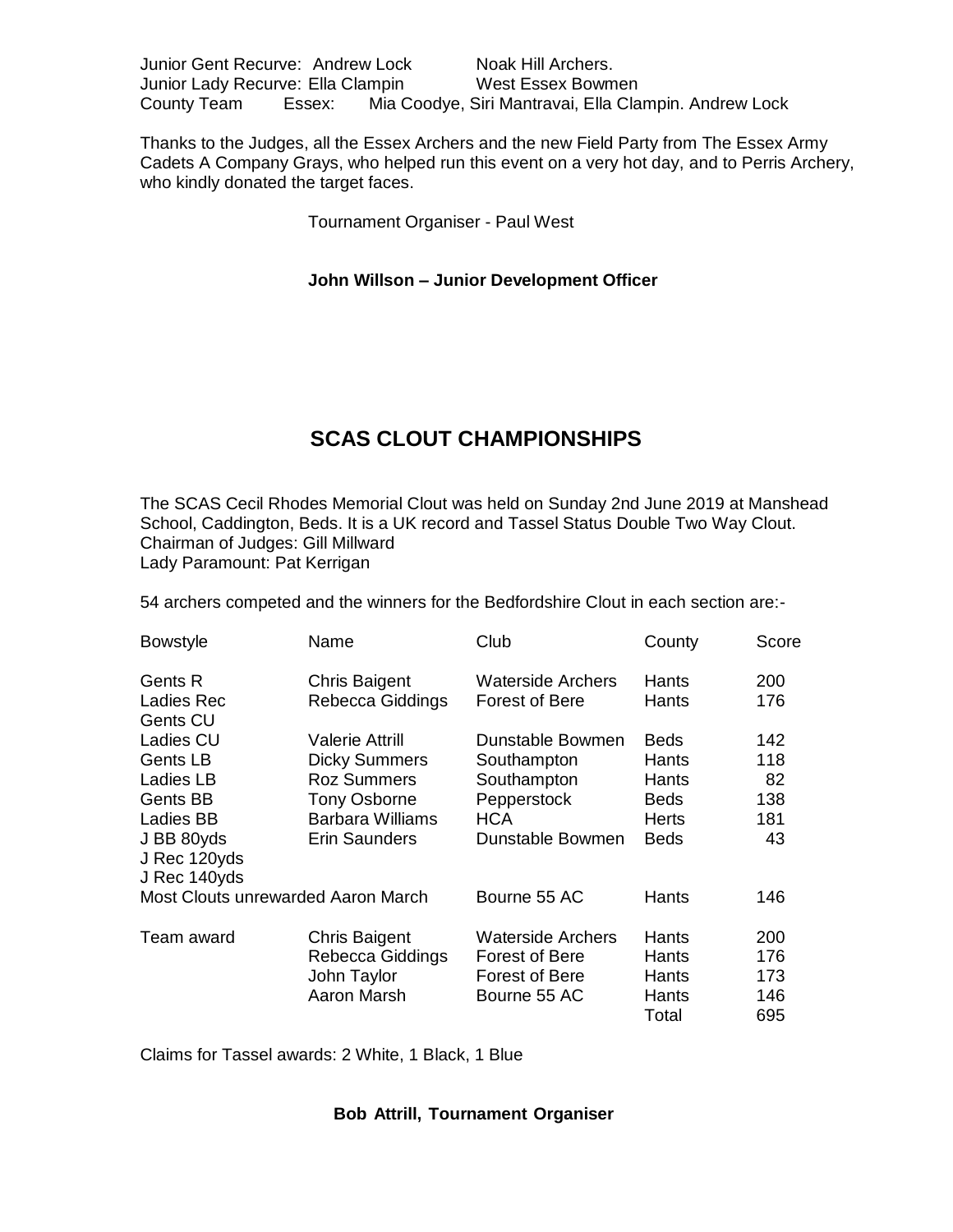# **FIELD CHAMPIONSHIPS**

SCAS is grateful to Essex CAA for incorporating the SCAS Championships into their County Championship tournament. Results are published in separate document.

# **JUDGES' LIAISON OFFICER REPORT**

2019 has been another hard working and successful one for SCAS Judges. As well as working hard in the Region they have also been representing SCAS at National, European and International events, including National Series Tournaments and Finals, AGB National Tournaments, World Archery Europe events, World Archery events, European Games, World Championships and the Olympic Test Event in Tokyo.

The SCAS Judge Committee of Hannah Brown, Richard Pilkington and Katy Lipscomb, would like to thank all the SCAS Judges team for their hard work and dedication throughout the year. This shows through not just on the field at tournaments but in the preparation they do before events and making sure they are up to date with the latest rule changes and interpretations. Many of our Judges also hold other positions within archery and put in many hours to ensure that archery within SCAS keeps improving. This is reflected in the fact that so many SCAS Judges won awards at the Archery GB AGM again.

The Judges would like to thank the SCAS Region and the SCAS Council for all their help and support throughout the year, without your support our Judges could not achieve all that they do. In particular we would like to thank the Council for funding each SCAS Judge with a new t-shirt following the uniform change.

We would also like to thank all the Organisers in SCAS that let us hold assessments at their tournaments, their willingness to help makes sure that SCAS Judges can improve and progress. There have been a few changes in the list of Judges. As at  $1<sup>st</sup>$  January 2020 we have 57 Judges in SCAS. This comprises of 3 International Judges, 2 International Judge Emeritus, 1 International Judge Candidate, 2 Continental, 12 National Judges, 13 Regional Judges, 17 County Judges and 7 Candidate Judges. We had 6 new Candidates join us through the year and also 1 Continental Judge, Gareth Beeby, join us from NCAS.

Unfortunately some Judges have stepped down in 2019. They were Paul Body, Kate Buxton, Zoe Jones, Martyn Gore, Paul Birch, Meera Shah and Mastveer Ghatora. We thank them for their hard work during their careers and which them well for the future.

We have had a few changes in levels during the year.

Huge congratulations to all the following. Tony Harris and Debbie Horn passed their National Assessments; Alex Purser and Georgina Cutts passed their Regional Assessments and Paul Jackson and Warwick Drew passed their County Assessments.

Returns for the year indicate that the number of Judging days has decreased slightly by -93 days from 2018, with 912 Judging days through the year. This means the average number of Judging days per person is 17.54 days (based on having received 52 returns from of 57 Judges).

A summary of the Judge Accounts for 2019 -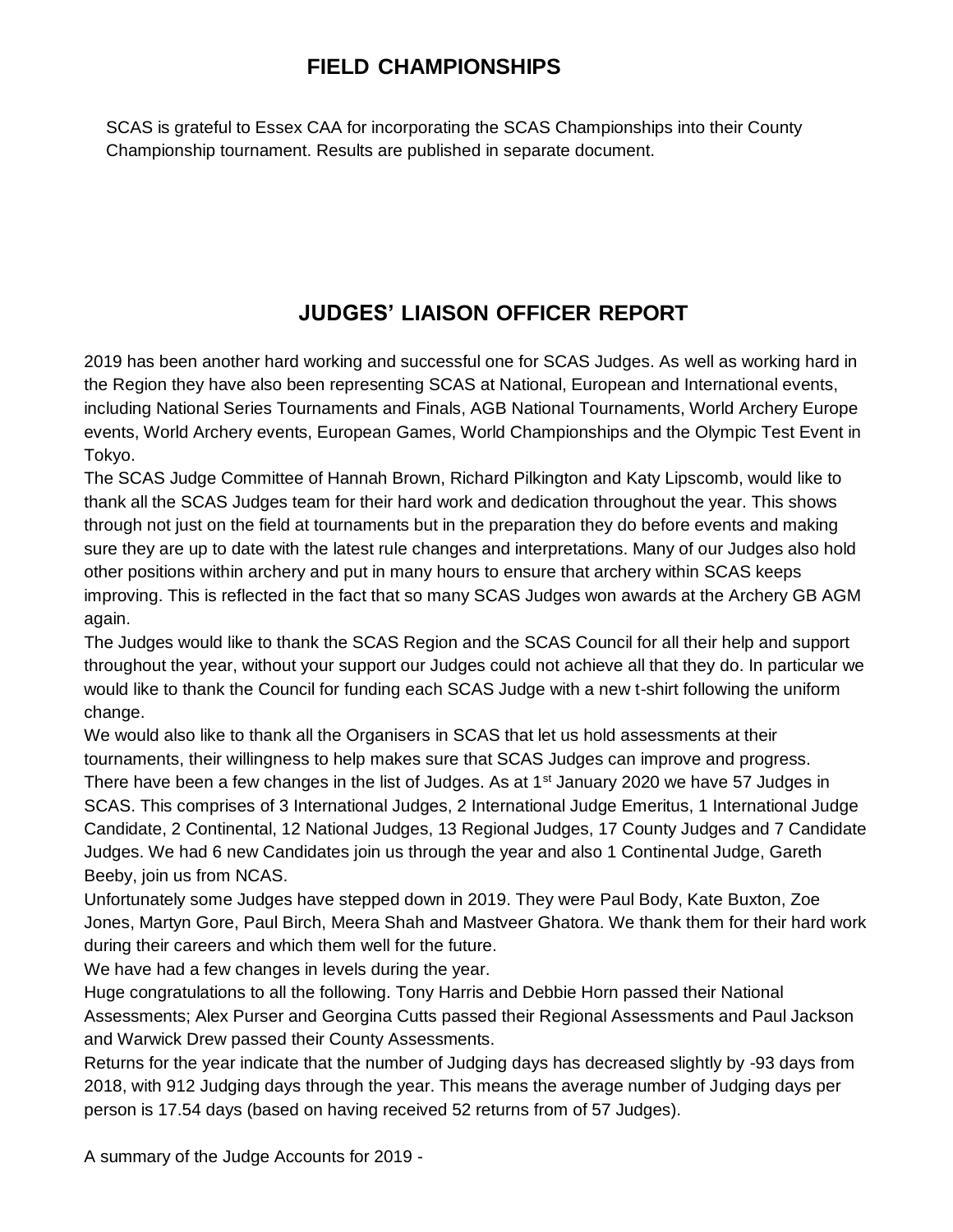|                                 | Income   | Expenses | <b>Balance</b> |
|---------------------------------|----------|----------|----------------|
| Balance at 01/01/19             |          |          | £3351.59       |
| <b>SCAS Budget</b>              | £6100.00 |          |                |
| Candidate Pack Income           | £356.00  |          |                |
| AGM                             |          | £1785.24 |                |
| Assessments and Badges          |          | £484.40  |                |
| <b>Stationary &amp; Postage</b> |          | £30.76   |                |
| <b>Travel &amp; Meetings</b>    |          | £2588.88 |                |
| <b>Candidate Pack Costs</b>     |          | £539.42  |                |
| Uniform Grant                   |          | £340.00  |                |
| Balance at 31/12/19             |          |          | £4038.89       |
| Totals                          | £6456.00 | £5768.70 |                |

If anyone has any questions on Judging or the Rules or is interested in becoming a Judge, please don't hesitate to contact Katy Lipscomb, the Judge Liaison Officer.

|                               | <b>Activity in the Region 2019</b> |                             |     |                           |                          |              |                |              |             |                        |          |        |       |
|-------------------------------|------------------------------------|-----------------------------|-----|---------------------------|--------------------------|--------------|----------------|--------------|-------------|------------------------|----------|--------|-------|
| <b>Type of Event</b>          |                                    | <b>Designation of Round</b> |     |                           | <b>Numbers of Judges</b> |              |                |              |             | <b>Events by Grade</b> |          |        |       |
| Target                        | 730                                | Archery GB                  | 420 | <b>Judges</b>             | 2017                     | 2018         | 2019           | Change       | 2017        | 2018                   | 201<br>9 | Change |       |
| Field                         | 76                                 | World Archery               | 492 | International             | 6                        | 6            | 5              | $-1$         | 143         | 199                    | 136      | $-63$  |       |
| Clout                         | 45                                 |                             |     | Continental               | $\pmb{0}$                | $\mathbf{1}$ | $\overline{2}$ | 1            | $\mathbf 0$ | 11                     | 48       | 37     |       |
| Flight                        | $\mathbf 0$                        |                             |     | National                  | 13                       | 11           | 12             | $\mathbf{1}$ | 352         | 278                    | 334      | 56     |       |
| Other                         | 61                                 |                             |     | Regional                  | 12                       | 13           | 14             | $\mathbf{1}$ | 259         | 240                    | 216      | $-24$  |       |
|                               |                                    |                             |     | County                    | 19                       | 18           | 17             | $-1$         | 228         | 209                    | 153      | $-56$  |       |
| Total                         | 912                                | Total                       | 912 | Candidate                 | $\overline{7}$           | 10           | $\overline{7}$ | $-3$         | 77          | 68                     | 25       | $-43$  |       |
|                               |                                    |                             |     |                           |                          |              |                |              |             |                        |          |        |       |
| <b>Status of Event</b>        |                                    | <b>Level of Event</b>       |     |                           |                          |              |                |              |             |                        |          |        |       |
| World Record<br><b>Status</b> | 417                                | International               | 76  | <b>Totals</b>             | 57                       | 59           | 57             | $-2$         | 1059        | 1005                   |          | 912    | $-93$ |
| <b>Record Status</b>          | 268                                | National                    | 152 | <b>Returns From</b>       | 54                       | 54           | 52             |              |             |                        |          |        |       |
| Non-Record<br><b>Status</b>   | 167                                | Regional                    | 85  | Average Days<br>Per Judge | 19.61                    | 18.61        | 17.54          |              |             |                        |          |        |       |
| Training                      | 60                                 | County                      | 208 |                           |                          |              |                |              |             |                        |          |        |       |
|                               |                                    | Club                        | 391 |                           |                          |              |                |              |             |                        |          |        |       |
|                               |                                    |                             |     |                           |                          |              |                |              |             |                        |          |        |       |
| Total                         | 912                                | Total                       | 912 |                           |                          |              |                |              |             |                        |          |        |       |